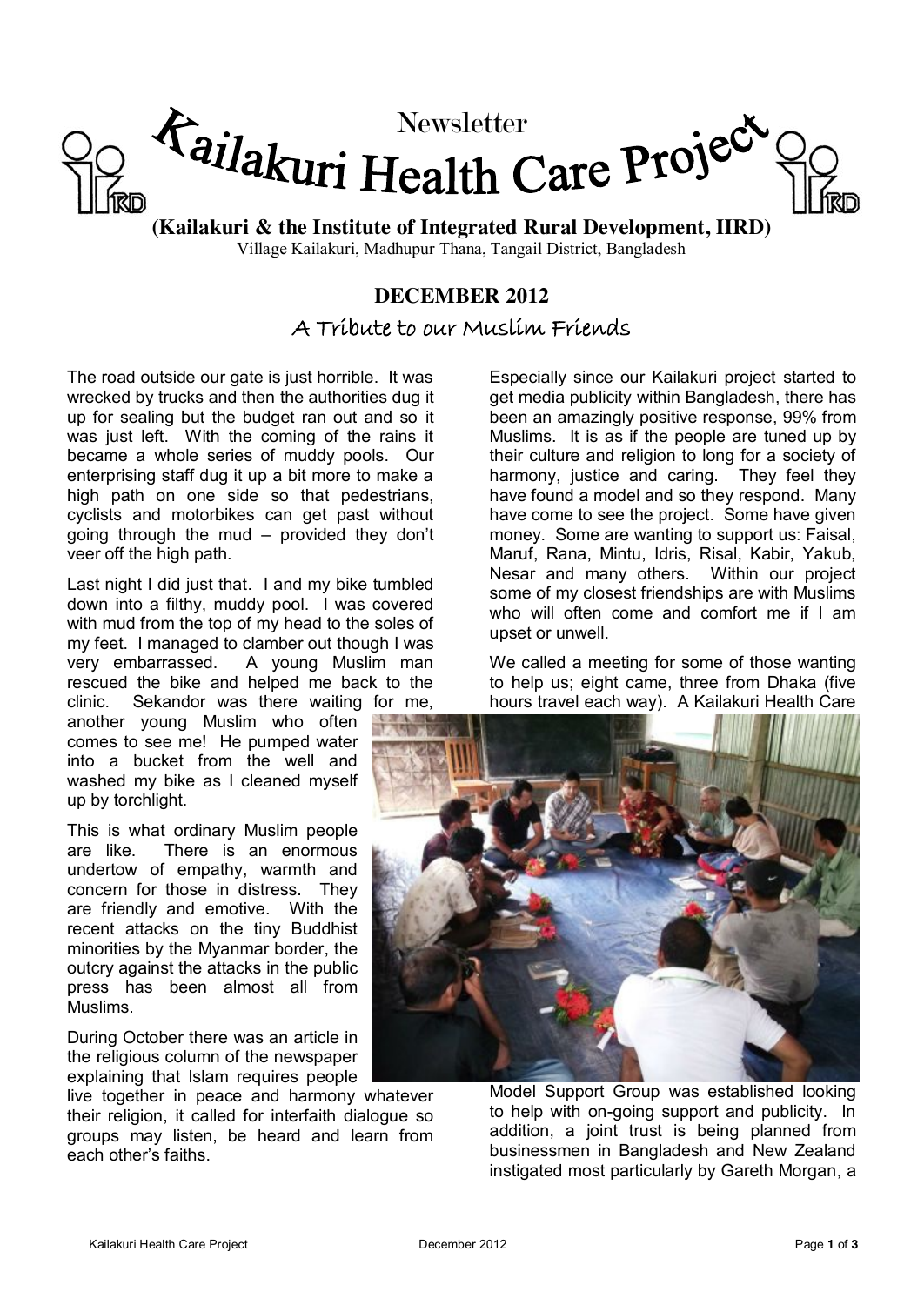New Zealander and Mintu (Abdullah-Al-Mahmud), a Bangladeshi.

We believe that friendship, sensitivity and mutual concern can be the basis of on-going cooperation, improving the lives of the poor in this community and, maybe one day, throughout Bangladesh and the world.

------//------

#### *Edric Baker*

Momiron worked as cook for the Thanabaird Health Care Project in the old days. Sometimes she comes to visit the Kailakuri Health Care Project. She is now quite elderly and I was disturbed to see her upset the other lunchtime. Rahela, one of our cooks, gently took her aside and listened as she explained that her sons have refused to feed her because she is old. The staff gave her a meal. We have another person, Fidelas, who is 45 and a burnt out schizophrenic who visits from time to time and is often given a cup of dhal. …and I've just been made aware again of how much a part of the community KHCP is.

*Christine Steiner*

#### *Dr Mariko writes*…

"The first time I visited KHCP 4 years ago, I could not distinguish staff from the patients and their families. At meal time they eat together in the kitchen and dining room. KHCP looks like a big family.

In many hospitals in Bangladesh, they don't supply meals for patients. In KHCP, we do. Some people get sick because they cannot have enough food at home. For them, food is more important than medicine. In the inpatient department of KHCP, attendants of patients help cooking staff to prepare meals for more than 80 people every day. One of the important jobs of cooking staff is to check whether the patients eat enough and report problems to the paramedics (medical staff). They prepare special food for patients with special needs.

Even a new patient coming into the hospital quickly gets used to being a member of this big family."

### Liton

In our July newsletter we told you about Liton who suffered severe injuries from an electrical shock while working in Dhaka in February this year. While Edric was travelling through New Zealand many



commented on Liton's story. We thought some of you might like an update. Liton has been home since April recuperating and though he gets tired easily, he is very well. During that time it was discovered he had cataracts probably as a result of his accident. One eye was operated on in August and the results are good. We are now waiting to see how his other eye responds to medication before deciding to operate. And due to the generosity of a group of Italian doctors Liton has just had reconstructive surgery on his face. We will include photos in the next newsletter.

### Interview with Dr Edric Baker

Kate Day is a researcher on advocacy work and employed by the Anglican Christchurch Diocese in New Zealand. She is working on social, community and climate issues under the Social Justice Enabler. Kate interviewed Edric while he was in New Zealand.

#### Kate writes:

"The aim of the interview is to provide information useful to anyone interested in replicating the project. The interview also captures some of Dr Baker's thirty years of experience. While brief the interview touches on a range of issues…"

This interview was conducted while on an 8 hour bus trip from Wellington to Hamilton and can be found on the website: http://sites.google.com/site/kailakurihealth

### **To make a donation**

visit our websites or contact Bill Rose (USA), Glenn Baker (NZ) or Christine Steiner (BD) Donations can also be made via PayPal on our website <http://sites.google.com/site/kailakurihealth> *Our most pressing need is help towards the on-going running costs of the project.* **For any changes to your contact details or if you would like to receive your newsletter by email** please contact me (Christine) at [kailakurihealthcentre@gmail.com](mailto:kailakurihealthcentre@gmail.com)